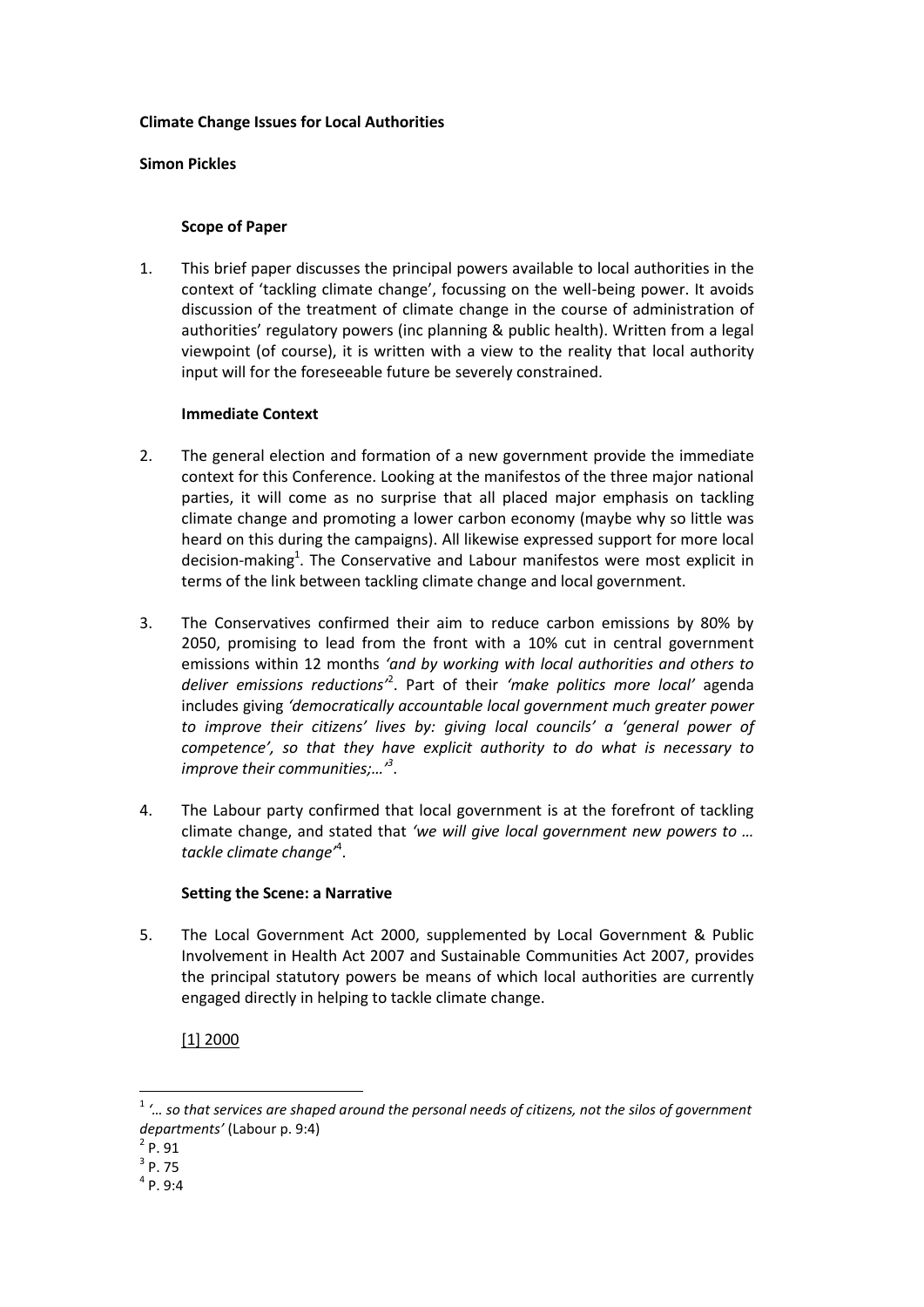## Local Government Act 2000

- 6. The principal statutory power in this context is LGA 2000 Section 2, ie the power to *'do anything'* (except raise money) that a local authority considers is likely to achieve the promotion or improvement of the economic, social or environmental well-being of its area (the well-being power). Without prejudice to the generality of this power, a local authority may specifically (a) incur expenditure, (b) provide financial assistance to any person, (c) enter into arrangements or agreements with any person, (d) co-operate with, facilitate or co-ordinate the activities of any person, (e) exercise on behalf of any person any of his functions and (f) provide staff, goods, services or accommodation to any person. It may do anything in relation to or for the benefit of a person or area situated outside its area if it considers that doing is likely to achieve the promotion or improvement of economic, social or environmental well-being of its area.
- 7. In determining whether or how to exercise its wellbeing power, a local authority must have regard to its strategy under Section 4. Under that section, a local authority must prepare a community strategy for promoting or improving the economic, social and environmental well-being of its area and contributing to the achievement of sustainable development in the UK. It is required to consult as it considers appropriate and to have regard to any guidance for the time being issued by the Secretary of State.

## Initial statutory guidance

8. The initial statutory guidance *('Preparing Community Strategies: government guidance to local authorities'*, Dec 1999) included reference to sustainability and the environment, though it is fair to say that its emphasis was heavily on participation and engagement in the plan-making process. It did not refer to *'climate change'* at all.

## [2] 2006

## The Local Government White Paper

9. By the middle of the decade, government was about the business of changing the relationship between central and local government. The Local Government White Paper, *'Strong & Prosperous Communities'* October 2006, promised a mature relationship between central and local government. More specifically, it referred at length to local government's role in tackling climate change. It specifically identified (1) the well-being power as the statutory basis for local authority action on climate change and (2) the community strategy as the principal means of setting out and co-ordinating that action. So:

## *Environment and climate change*

*4.82 Our big cities are in the front line in the battle against climate change. It is in those places of dense population and concentrations of businesses that the biggest positive impact can be made: aligning spatial planning and transport strategies with strategic co-ordination of economic development activities, proactive management of housing*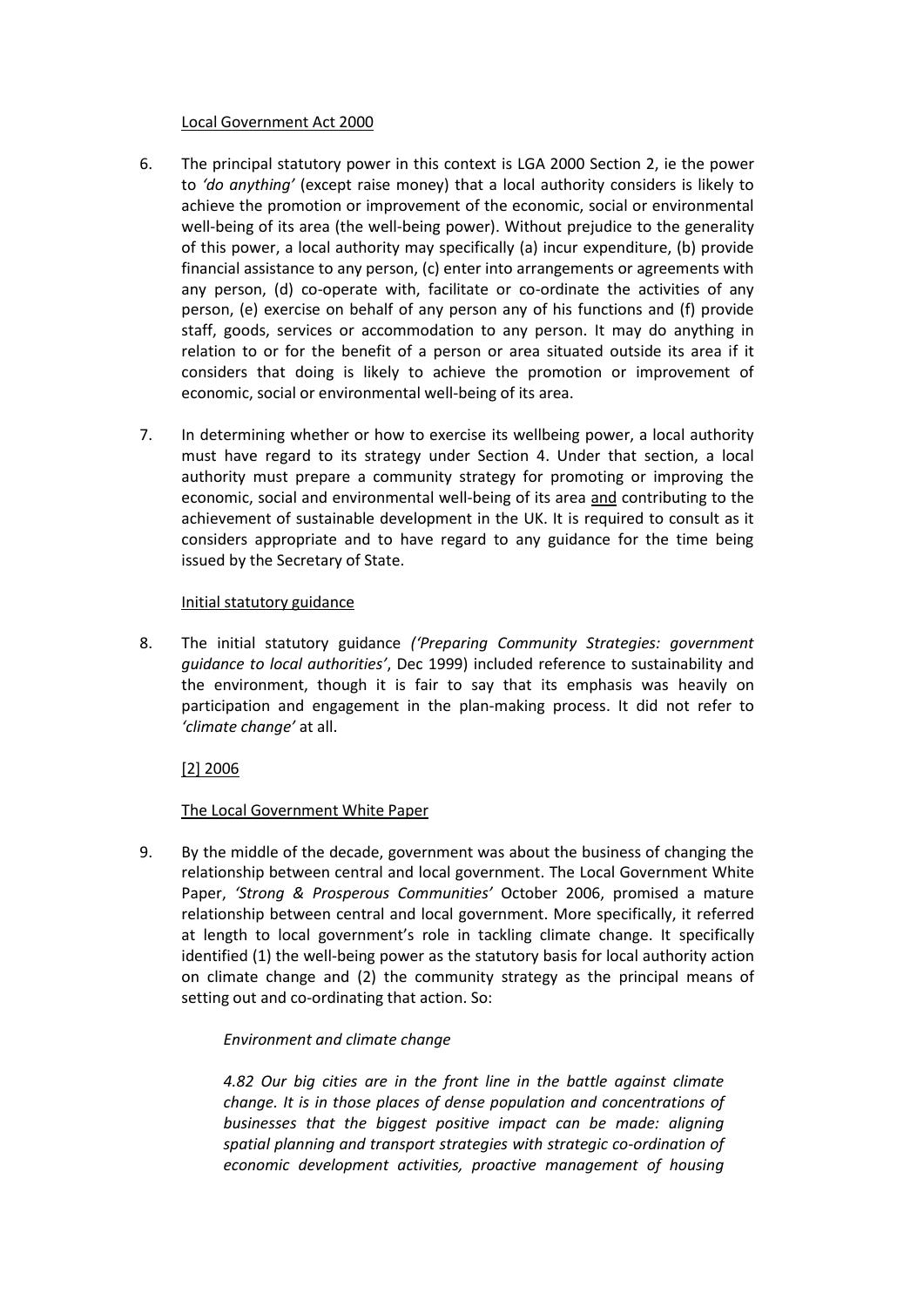*quality and demand, and promoting radical energy saving initiatives, to combat global warming.*

*4.83 The Government is committed to reducing carbon emissions by 60% by 2050. We announced in March 2006 our intention to publish a Planning Policy Statement on climate change. This will set out how the Government expects participants in the planning process, including local planning authorities, to work towards the reduction of carbon emissions in the location, siting and design of new development. Setting and implementing the right strategic framework, including at the city-region level, will be a key part of this.*

*4.84 By bringing together city-region wide strategic partnerships with those in the private and public sector, city-regions could stimulate markets for low and zero carbon technologies, promote sustainable alternatives to car use, and co-ordinate market and land use decisions so as to reduce the impact of everyday activities on the environment, for example through alignment of transport, planning, housing and economic approaches and strategies.*

*4.85 Local authorities already have the ability, via the wellbeing power contained in the 2000 Local Government Act, to work together and with other agencies to tackle climate change. Some are making good use of this, for instance by setting up Energy Services Companies (ESCOs), and we particularly encourage partners in our major cities to take up the challenge locally. DEFRA will explore the best way of encouraging the establishment of ESCOs with the core cities.* (emphasis added)

10. Climate change is identified as one of a number of cross-cutting issues, and the Sustainable Community Strategy is envisaged to be the means by which local authorities will settle their approach to it, with all other local authority plans consistent with it.

#### *Sustainable Community Strategy*

*5.31 The role of the Sustainable Community Strategy is to set out the strategic vision for a place. It provides a vehicle for considering and deciding how to address difficult cross-cutting issues such as the economic future of an area, social exclusion and climate change. Building these issues into the community's vision in an integrated way is at the heart of creating sustainable development at the local level.*

*5.32 Local authorities have the job of preparing the Sustainable Community Strategy. A vital part of that is to consult local citizens, communities and the voluntary, community and private sectors. The Strategy should also reflect: the views of other local partner agencies and the thematic partnerships. The Sustainable Community Strategy should aim to reflect the collective vision of the LSP; other key local and regional plans such as the local policing plan and the Regional Economic Strategy; and the Local Development Framework.*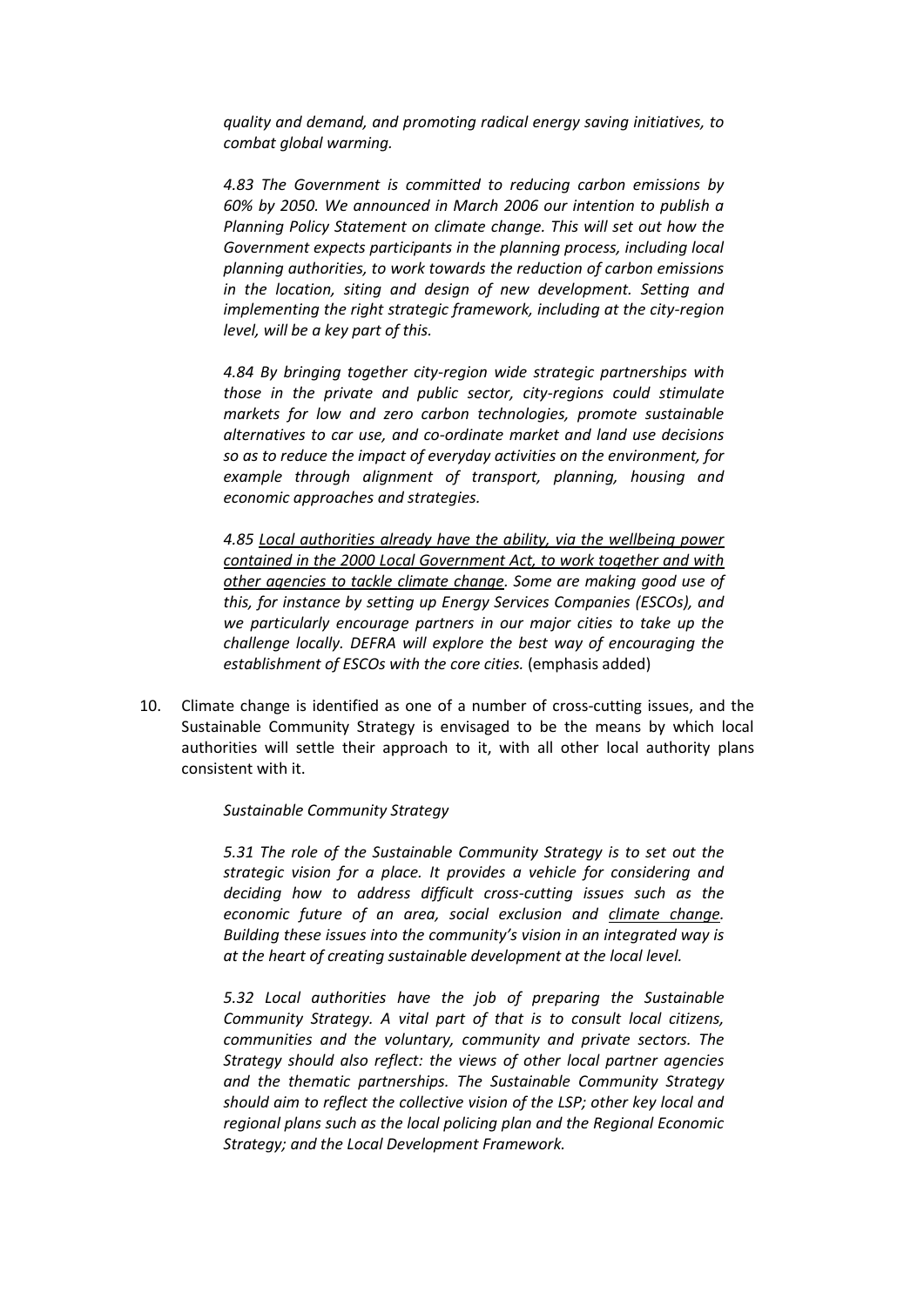*5.33 These plans, in their turn, should have regard to the Sustainable Community Strategy. Our aim is for there to be complete coherence between the Sustainable Community Strategy and all the other plans for an area.* (emphasis added)

# [3] 2007

## Local Government & Public Involvement in Health Act 2007

11. The LGPIHA 2007 established a regime of responsible local authorities (principally, county councils, district and London borough councils) and partner authorities (eg a police authority, PCT, development agency …) and provides for responsible local authorities to prepare statutory local area agreements including *'local improvement targets'* to be submitted to and approved by the Secretary of State. Local authorities are subject to a duty to have regard to those targets in the exercise of their functions generally. Section 4 of the LGA 2000 was amended to require responsible local authorities to consult partner authorities in the course of preparing their community strategies.

## Sustainable Communities Act 2007

12. The SCA 2007 elides 'promoting the sustainability of local communities' with references to encouraging the improvement of the economic, social or economic well-being of an authority's area (or part of it); and it re-badges 'community strategies' as 'sustainable community strategies'. Substantively, it enables local authorities to make proposals to the Secretary of State that they consider could contribute to the sustainability of local communities, which the SoS may approve as part of an action plan<sup>5</sup>.

[4] 2008

1

## Revised statutory guidance

13. In light of LGPIHA 2007, the initial guidance (see above) was superseded from July 2008 by *'Creating Strong, Safe & Prosperous Communities'*, which also reflects the SCA 2007. This proclaims at the outset (para. 1.2) that:

> *To achieve positive outcomes for people and places there needs to be a broadening of local government's remit – responding to long-term challenges such as public health, climate change and demographic fluctuations, ensuring continued economic prosperity and environmental sustainability, and building strong societies in which people want to live and work.* (emphasis added)

14. That part of the guidance that deals with Sustainable Community Strategies and supersedes the statutory guidance referred to above, starts out in these terms:

> *3.1 The purpose of a Sustainable Community Strategy is to set the overall strategic direction and long-term vision for the economic, social*

<sup>&</sup>lt;sup>5</sup> Procedure revised by Sustainable Communities (Amendment) Act 2010.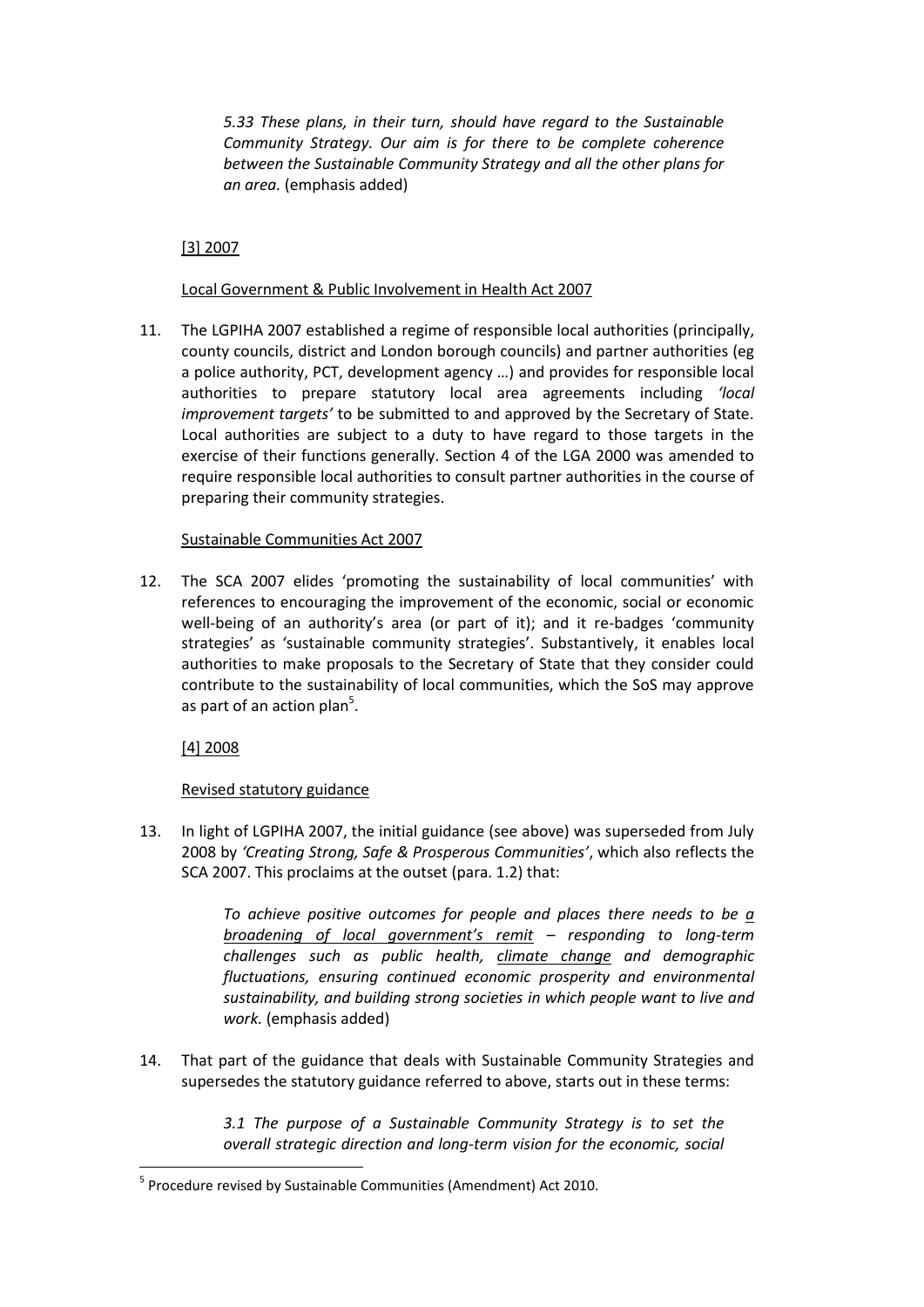*and environmental wellbeing of a local area – typically 10-20 years – in a way that contributes to sustainable development in the UK. It tells the 'story of the place' – the distinctive vision and ambition of the area, backed by clear evidence and analysis. The Local Government White Paper, Strong and Prosperous Communities set out that the Sustainable Community Strategy will provide 'a vehicle for considering and deciding how to address difficult and cross cutting issues such as the economic direction of an area, cohesion, social exclusion and climate change.*

15. The shift to Sustainable Community Strategies is intended to emphasise, to a greater extent than previously, that sustainability should be at the heart of decisions taken on the content of the strategy (para. 3.10). The central importance of these strategies is plain:

## *How do Sustainable Community Strategies relate to other plans?*

*3.11 In any given local authority area, the Sustainable Community Strategy is the overarching plan for promoting and improving the wellbeing of the area. The Local Government White Paper emphasised the need for Sustainable Community Strategies and other local and (sub) regional plans to take account of each other, as they are prepared. The following paragraphs set this out in more detail.* (emphasis as original)

16. The Sustainable Community Strategy sites at the centre of a web of plans, including the LDF (*'Local authorities should so far as possible align the Core Strategy of the LDF with the unitary, district or county-wide (if merged) Sustainable Community Strategy'*: para. 3.13), housing and homelessness strategies, regional & sub-regional (inc. London mayoral) plans and local & neighbourhood plans. Other statutory plans to be considered in the context of the Sustainable Community Strategy are shown on Figure 2: Joint Strategic Needs Assessment for Health and Social Care; Partners' corporate and operational plans; Children and Young People's Plan; National Park Management Plan; Crime and Disorder Reduction Strategy; Local Transport Plan; Municipal Waste Strategy; and Licensing policy.

## Cutting through the Green Tape

- 17. In the absence of other specific advice on the topic, the LGA (with Nabarros) produced *Cutting through the Green Tape* (August 2008) as a guide to the statutory powers available. LGA 2000 Sections 2 & 4 (as amended) are identified as the statutory bedrock upon which local authorities must build their programmes for contributing to tackling climate change.
- 18. Those contributions might sensibly be grouped under two headings:

## Policy & direct action

- Community Strategy
- Leading by example (Beacon/Local Innovation Awards schemes)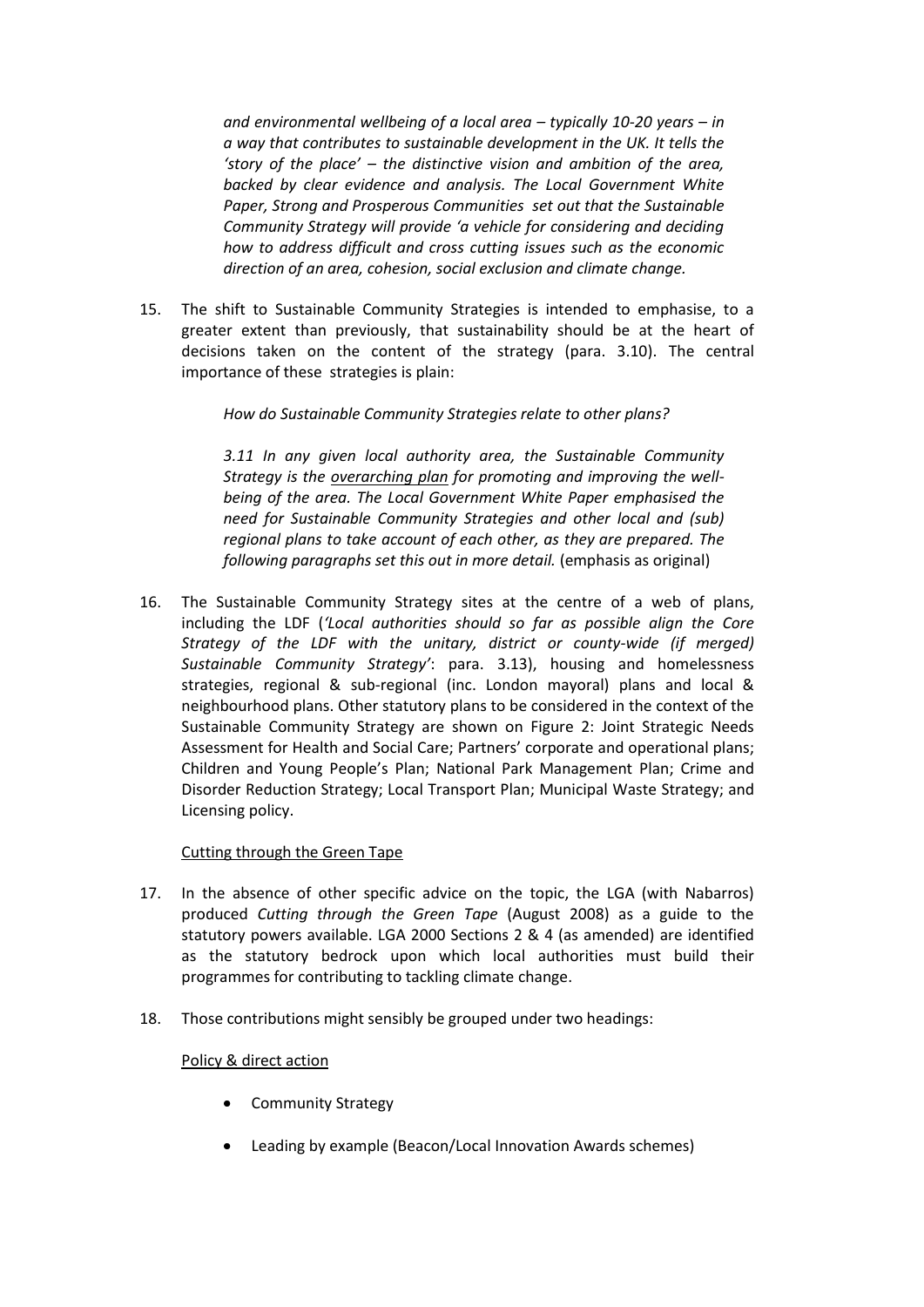- Procurement
- Estate management
- Staff management
- Use of well-being powers specific schemes inc.
	- Climate Change Fund (Islington)
	- Assistance with loft & wall insulation (Woking)

#### Regulation

- Planning
- Transport powers
- Building Control
- Environmental controls

## DCLG publications November 2008

19. DCLG published *Practical Use of the Well-Being Power*, which reported that use of the power was *'at best patchy'* and aimed to raise awareness of it by giving practical examples of how the power had been successfully used. It was said that understanding of the power rarely seemed to go beyond lawyers, senior officials and the corporate centre:

> *Evidence suggests that lawyers are recognising that the well-being power provides the opportunity to emerge from a regime driven by concern not to overstep more specific powers. However, there is often little expectation that others should know about the power – an expectation that could form part of the explanation for the relatively low level of understanding uncovered across local authorities*

## There again:

*While the key point to remember is that the well-being power may give the opportunity for more creative ways of solving problems than were available under pre-existing legislation, there are still legal limits to the power and those with an interest in using them will wish to make sure that they have good advice from lawyers about what is possible.*

- 20. One of the nine case studies referred to involved Nottinghamshire County Council's involvement in a scheme to reduce carbon dioxide emissions by burning wood, though it has to be said that the documents reference to climate change at all is very low-profile. A missed opportunity in this context.
- 21. Evaluation of the take-up and use of the well-being power echoed these themes of low levels of knowledge and use of the power, referring to its complexity (considerable discretion alongside a list of exceptions) and referring to the role of lawyers in these terms: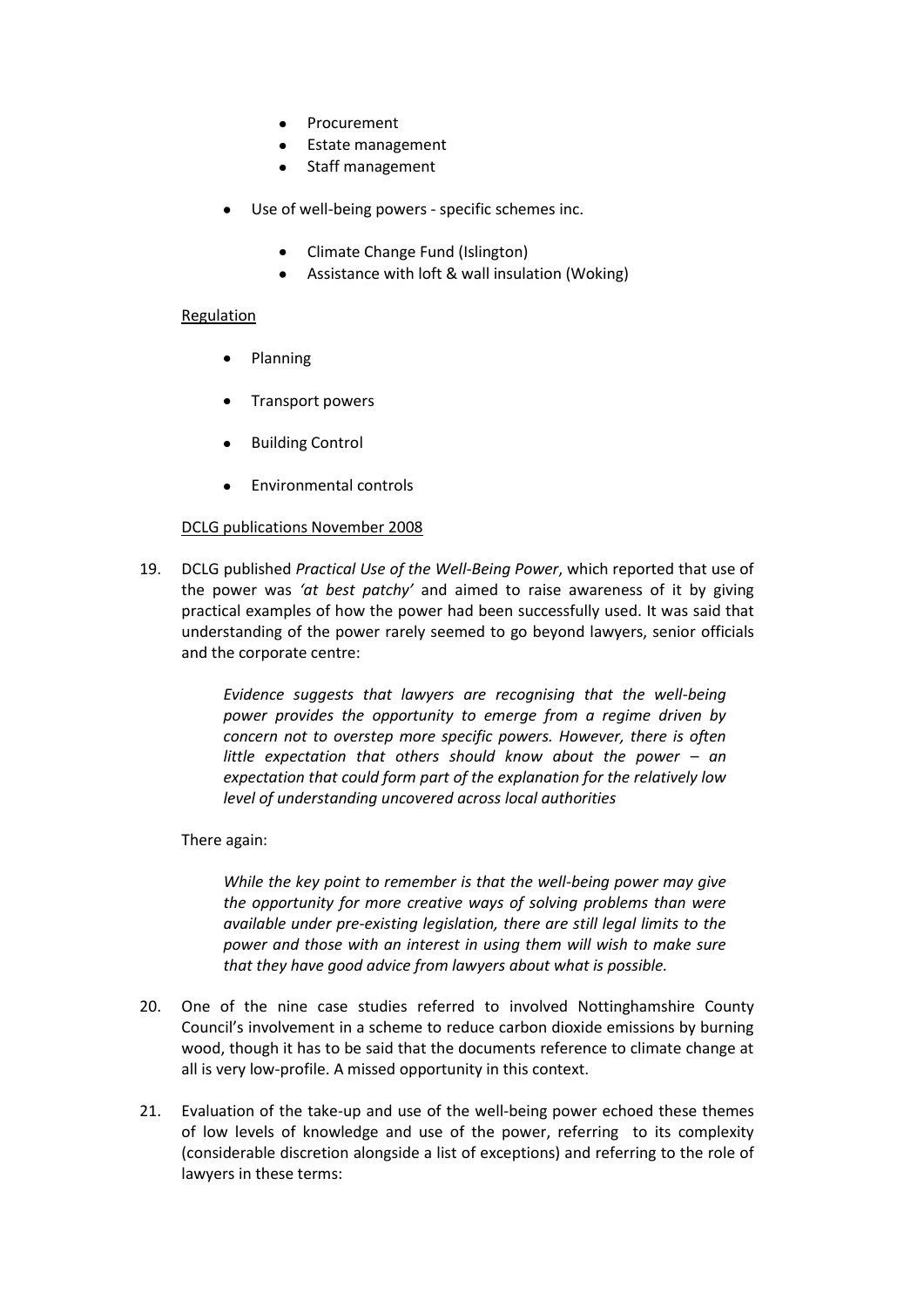*Lawyers play a critical role in encouraging and discouraging use of the well-being power. Informed and experienced lawyers may be positive about the use of the power, but the majority of lawyers were cautious about its use.* 

22. The authors made a number of recommendations for local authorities, and those for government included:

> *'Referring to the relevance and potential of the power in policy documents and procedures'*

[5] 2009

#### Select Committee Report

23. The Communities & Local Government Select Committee report *'The Balance of Power: Central & Local Government'* (May 2009) considered whether local government needs new powers. It reported that:

> *57. A number of local authorities have made the case for additional powers of a nonfinancial nature during the course of our inquiry. Birmingham City Council argued that the current "well-being" powers do not go far enough. It wants local authorities to be granted a "power of general competence", to enable councils to do anything to advance service delivery and local democracy within their area, so long as it is not explicitly prohibited, describing this as "the reverse of the current 'ultra vires' approach which prohibits councils from doing things they are not specifically empowered to do through legislation"…. Warwickshire County Council argued that "a general power of competence would put local authorities on a firm footing for moving forward in partnership with others, [and] provide confidence in its ability to respond and deal with local issues. It would also remove the need for some of the tortuous legislation that currently exist". Other councils—Manchester City Council and Westminster City Council, for example— covered similar ground in their submissions.*

24. The government response to these submissions was that local government should make better use of its existing powers rather than ask for more, noting low levels of take-up of the well-being power. The report noted in that context, however, that:

> *61. Some witnesses, however, have argued that the additional powers are not as generous as they seem. Sir Richard Leese noted that regulatory powers were excluded from the power of general well-being, and observed that the Sustainable Communities Act "is a rather clumsy way of us being able to ask to do things that we ought to be able to decide in our own right to do".*

The LGA did not join in the request for further powers, but asked for *'greater clarity with regard, for instance, to the well-being duty, "which sounds fine in*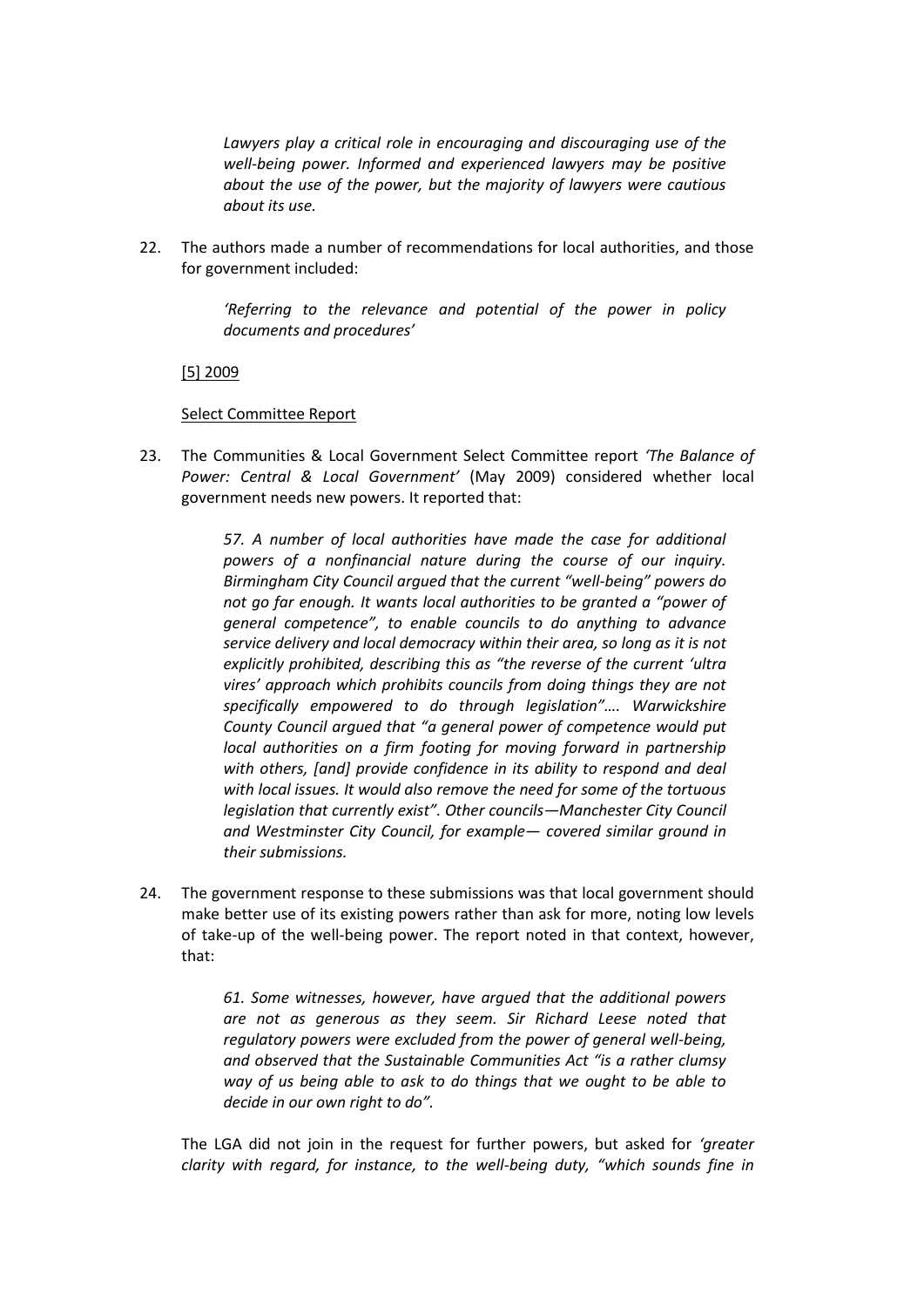*theory but in fact, if you try to do anything major through it, would be an accountants' and solicitors' charter.'*

25. The Committee concluded on these matters:

*65. We urge more councils to test the strength of the assertion by the Secretary of State that "the power of well being is virtually a power of general competence" and her commitment to "look very closely at the power that exists, how much it is being used, what it is stopping people from doing, and if it is stopping people from doing things which would be beneficial and are proper things for them to do then obviously I want to examine whether any changes would be necessary."* **We have considerable sympathy with the case for local government to be given a power of general competence, to provide greater recognition of the local leadership role that central government is asking it to play, and which we support. If local government is able to accumulate evidence that the wellbeing powers are falling short of a power of general competence to the extent that they are impeding its local leadership role, then we recommend that the Government should introduce a power of general competence for local government (Recommendation 6).**

## [6] 2010

## Government's Final Response

26. The Government's Final Response to the Select Committee (February 2010) rejected this recommendation:

> *In relation to the Select Committee's comments on powers to enable local government to fulfil its local leadership role, responses received to the Strengthening Local Democracy consultation revealed that whilst there was an appetite amongst respondents for a power of general competence, the perceived benefits of this were seen to be around the broader relationship between central and local government. We do not consider that this issue should be addressed through the extension of powers, This is particularly as it is considered that action taken by local authorities that were held to be outside their powers in the recent court case on the development of insurance mutuals (the LAML case) such as the giving of guarantees, would not be rendered lawful by a general power of competence. In fact, government would question whether, once the inevitable prudential restrictions are applied, such a power would look very different to the current power of well-being.*

#### **Brief Discussion**

27. Whilst climate change will influence to varying degrees the way in which local authorities discharge their regulatory functions, it is the well-being power that is principally available to enable them to take direct action on climate change. The purpose of this paper – which is, perhaps, of the nature of a 'health warning' - to